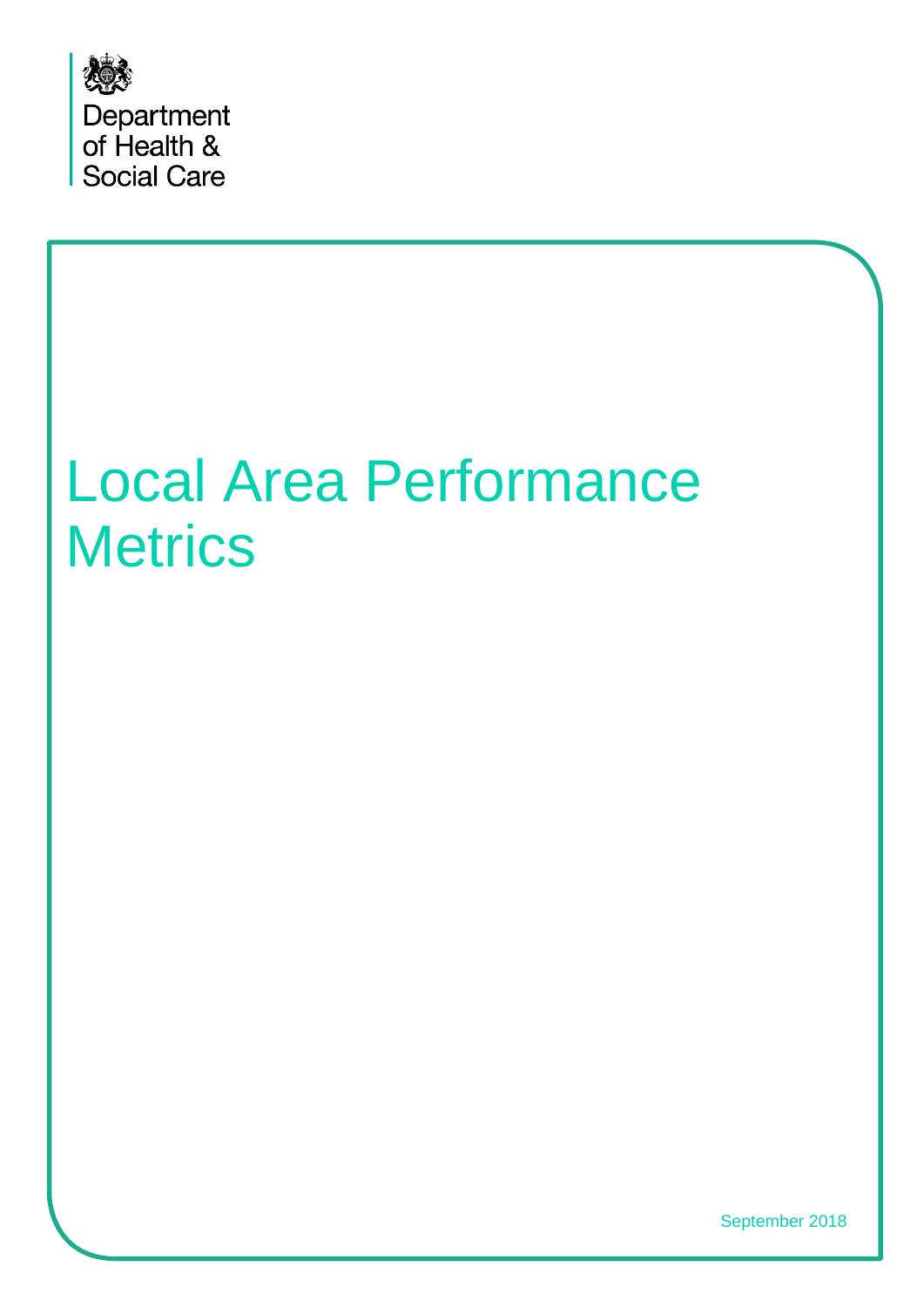### **DH ID box**

**Title: Local Area Performance Metrics**

**Author: Provider Efficiency and Performance /PAFT/17189**

**Document Purpose: Transparency**

**Publication date: September 2018**

**Target audience:**

Local Area system leads: NHS and Local Authority

Public

Statisticians (Page 8: Methodology)

**Contact details:** 

PatientAccessandFlowTeam@dh.gsi.gov.uk

You may re-use the text of this document (not including logos) free of charge in any format or medium, under the terms of the Open Government Licence. To view this licence, visit [www.nationalarchives.gov.uk/doc/open-government-licence/](http://www.nationalarchives.gov.uk/doc/open-government-licence/)

© Crown copyright 2016

Published to gov.uk, in PDF format only.

[www.gov.uk/dh](http://www.gov.uk/dh)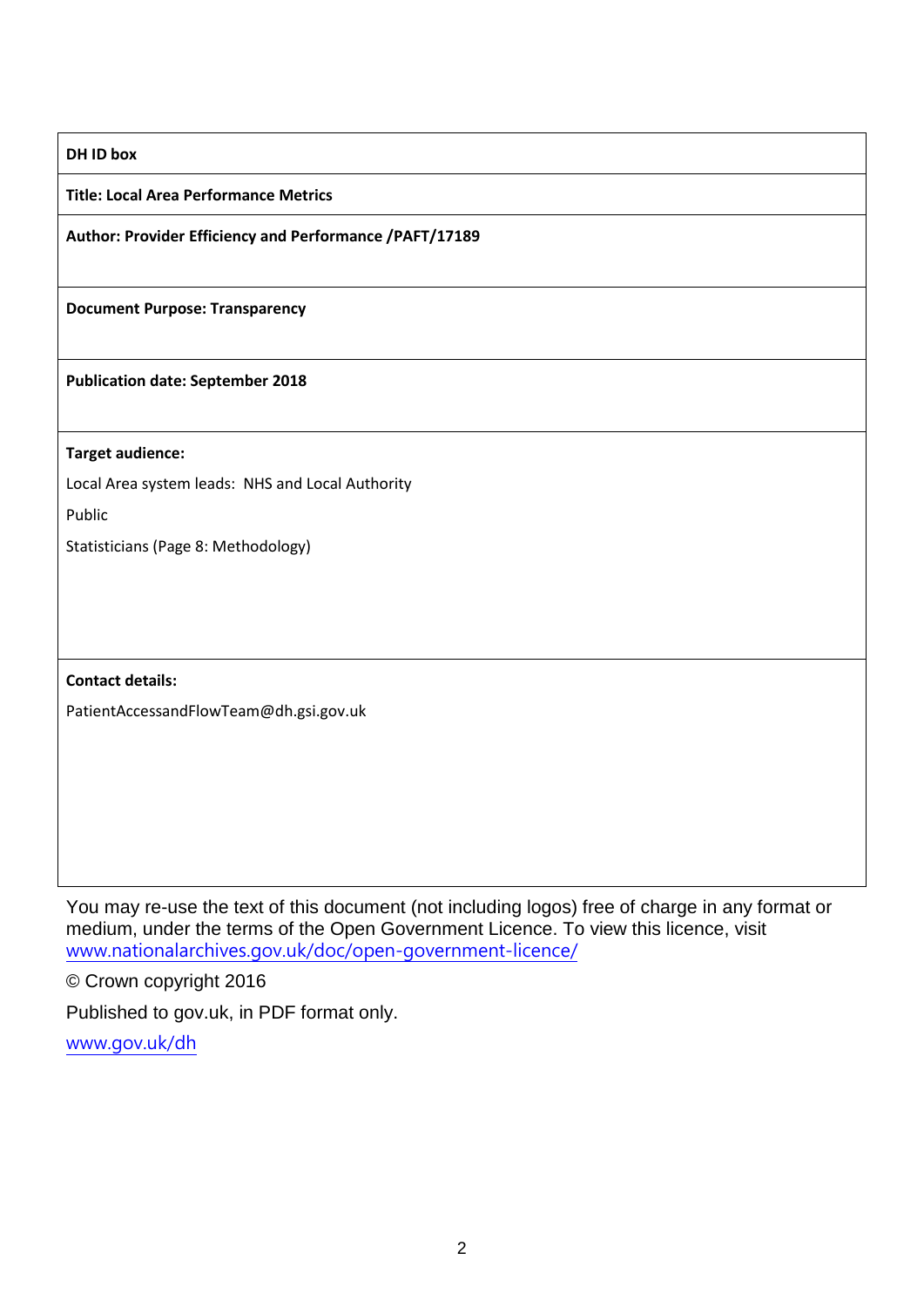# <span id="page-2-0"></span>**Contents**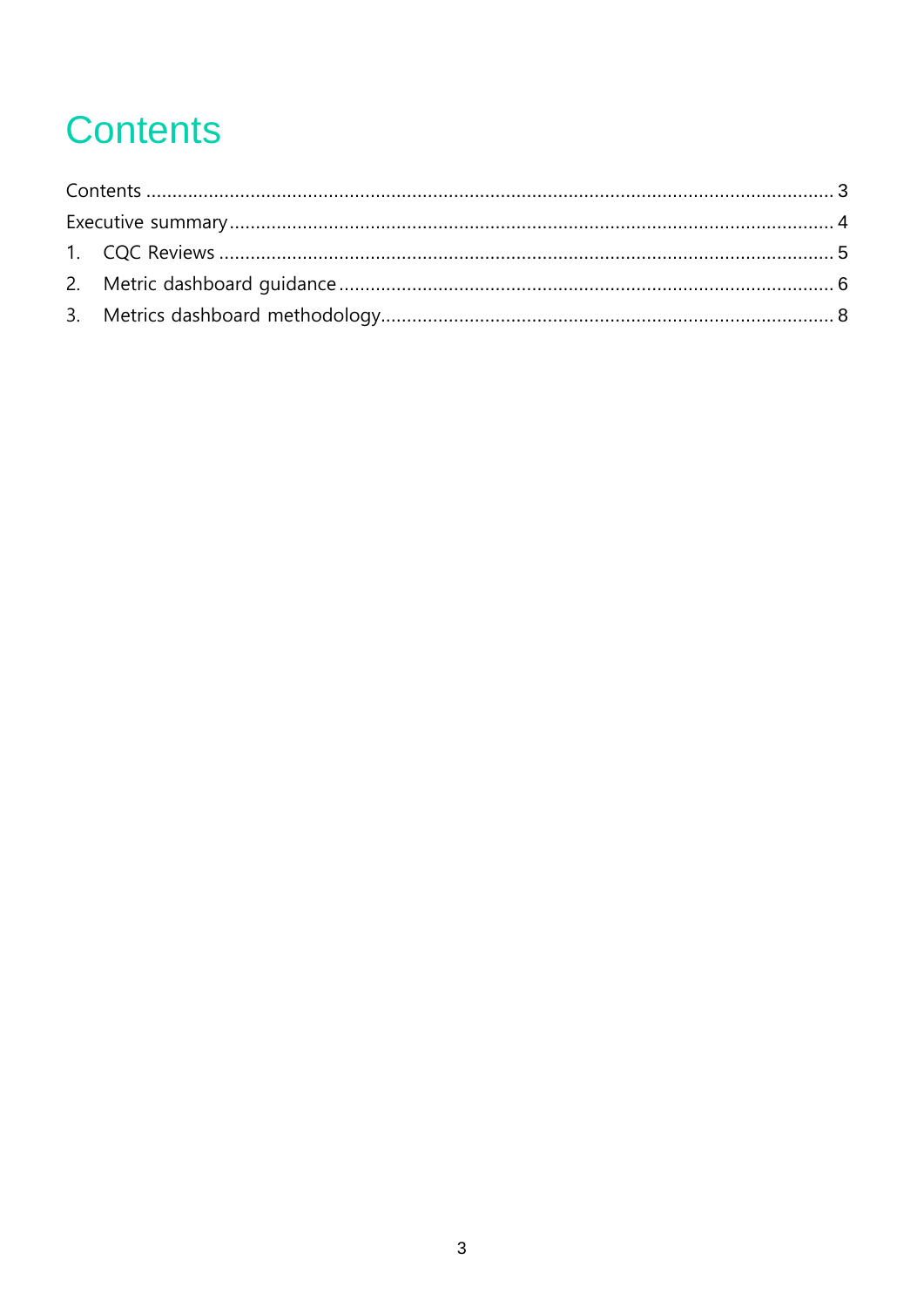### <span id="page-3-0"></span>Executive summary

The Department of Health and Social Care and the Ministry of Housing, Communities and Local Government have worked with stakeholders to develop a performance dashboard. The dashboard provides a set of measures indicating how health and social care partners in every Local Authority area in England are performing at the interface between health and social care.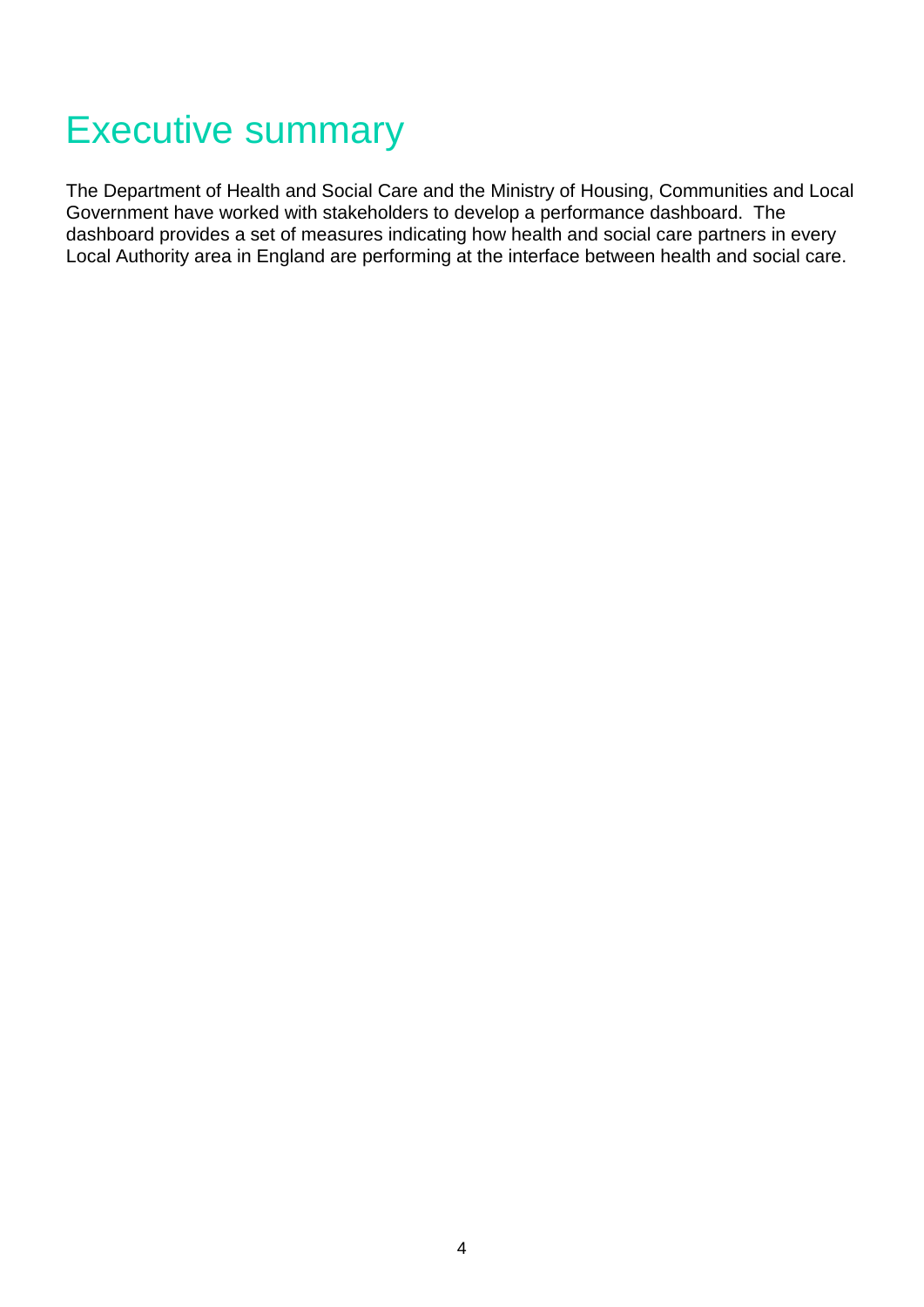# <span id="page-4-0"></span>1. CQC Reviews

CQC reviews have been completed in 20 areas. A further three areas will be reviewed in 2018. As previously, the identification of these areas is principally based on this dashboard.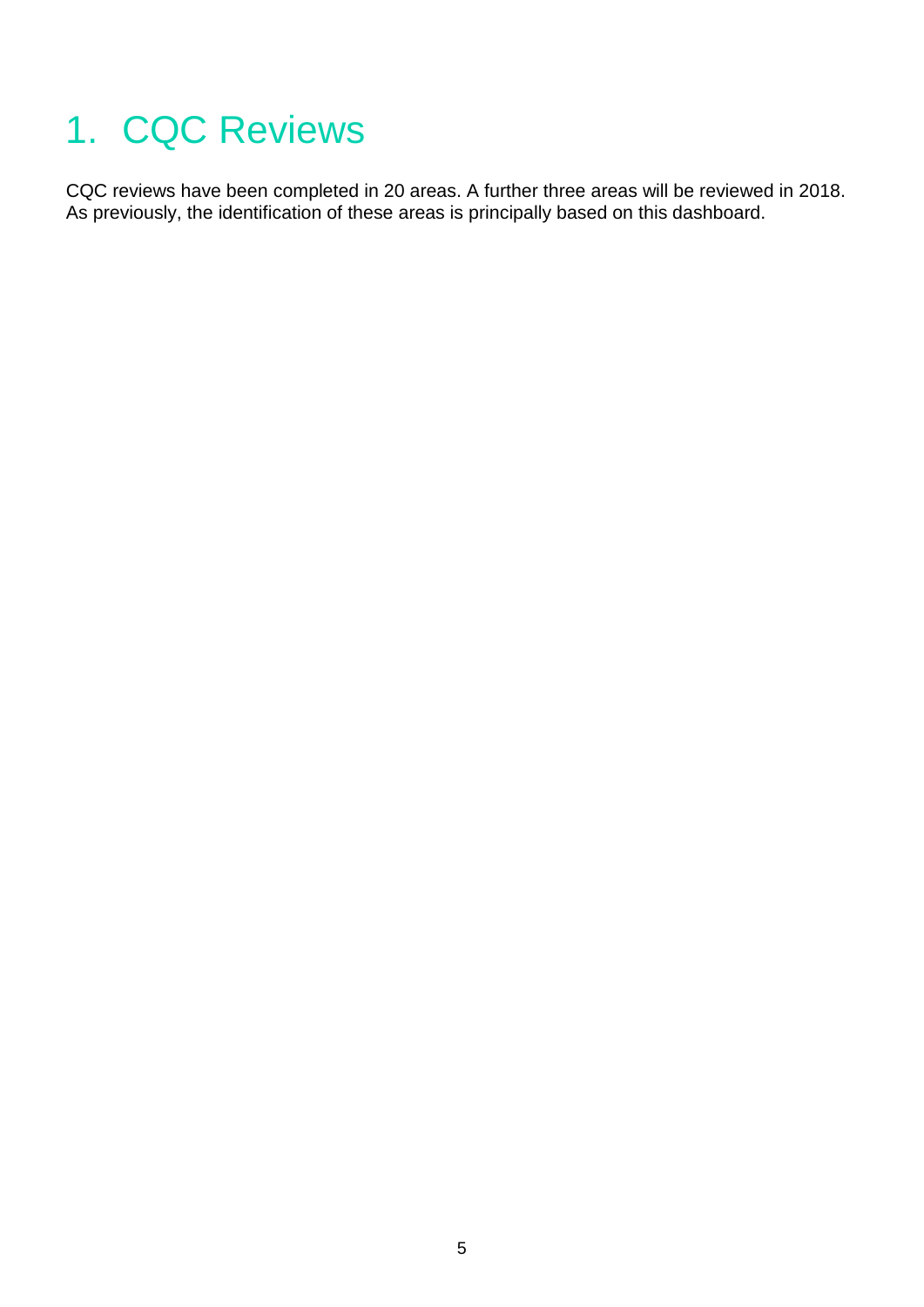### <span id="page-5-0"></span>2. Metric dashboard guidance

The dashboard brings together a range of metrics which shows how health and social care partners in every Local Authority area in England are performing where health and social care work most closely together.

It presents 6 key metrics from across the sector and assesses local areas against their statistical nearest neighbours (CIPFA) and nationally.

All data is published by organisations external to the Department of Health and Social Care (DHSC) or is available from published management information systems.

### **Using the dashboard**

- We recommend that those using the dashboard should look across the range of measures provided rather than focus on one specifically
- We recommend users look at the local area's position against nearest neighbours as well as nationally
- A combined metric has been calculated based on the weightings shown below
- The two measures highlighted below are shown for context but do not form part of the combined national ranking
- Please see 'Metrics dashboard methodology' for more information on how these metrics were formulated.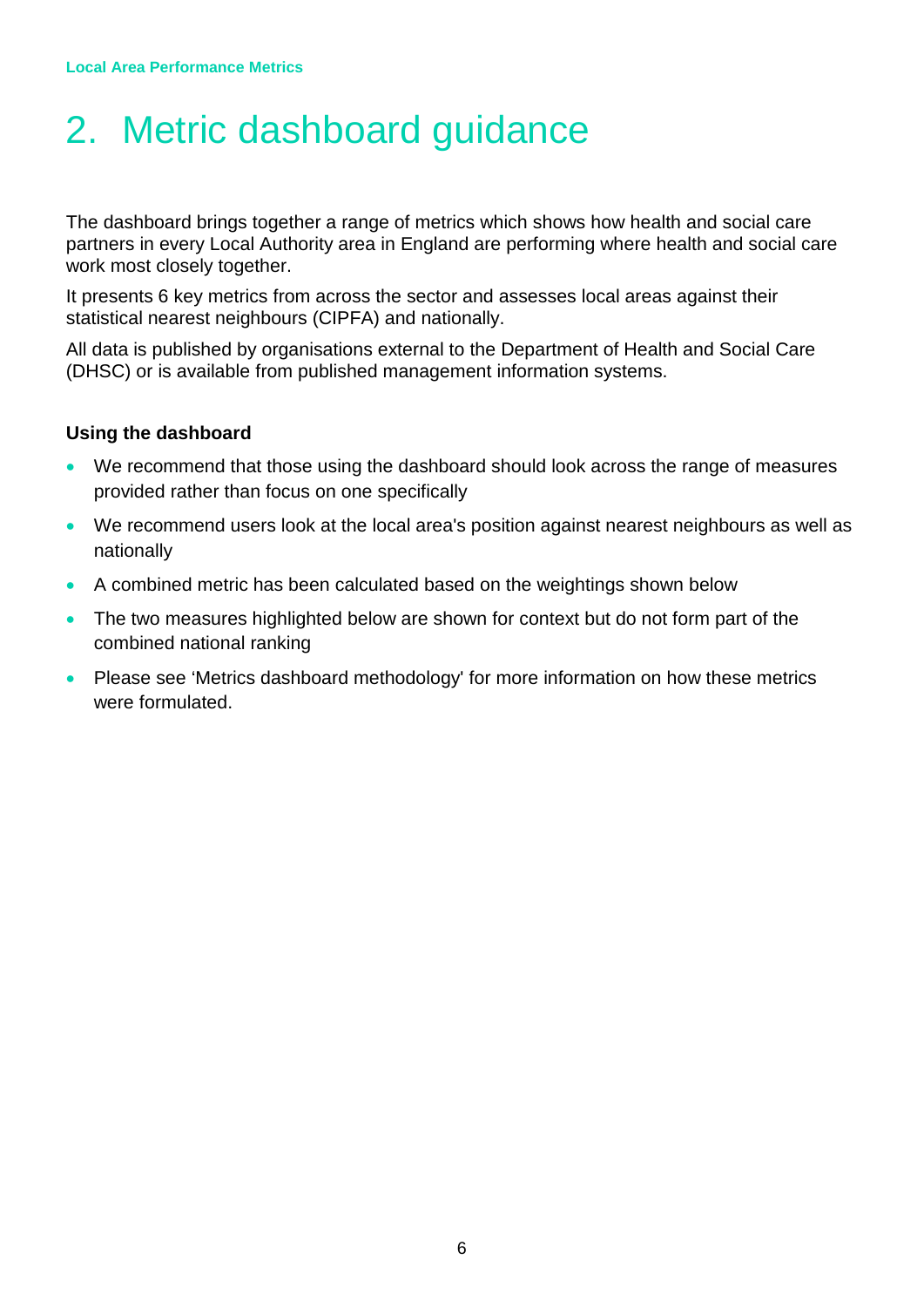### **Metric dashboard guidance**

| Data item                                                                                                                                           | <b>Time Period</b>     | Source                                                               | Weighting to<br>measure  |
|-----------------------------------------------------------------------------------------------------------------------------------------------------|------------------------|----------------------------------------------------------------------|--------------------------|
| Population over 18                                                                                                                                  | Mid-2017               | Mid-Year Population<br><b>Estimates - ONS</b>                        | $\overline{a}$           |
| Population over 65                                                                                                                                  | Mid-2017               | Mid-Year Population<br><b>Estimates - ONS</b>                        | $\overline{\phantom{0}}$ |
| <b>Nearest Neighbours</b>                                                                                                                           | 2015                   | <b>English Local Authority</b><br>nearest neighbours<br><b>CIPFA</b> | $\overline{\phantom{0}}$ |
| Emergency Admissions (65+) per 100,000 65+ population                                                                                               | Apr 2017-<br>Mar 2018  | <b>Hospital Episode</b><br>Statistics (HES), NHS<br>Digital          | 14.2%                    |
| 90th percentile of length of stay for emergency admissions<br>$(65+)$                                                                               | Apr 2017-<br>Mar 2018  | Hospital Episode<br>Statistics (HES), NHS<br>Digital                 | 14.2%                    |
| TOTAL Delayed Days per day per 100,000 18+ population                                                                                               | Apr 2017-<br>Mar 2018  | Delayed Transfers of<br>Care - NHS England                           | 28.3%                    |
| Percentage of older people (65 and over) who were still at<br>home 91 days after discharge from hospital into<br>reablement/rehabilitation services | 2016/17                | <b>ASC Outcomes</b><br>Framework - NHS<br>Digital                    | 14.2%                    |
| Percentage of older people (65 and over) who are<br>discharged from hospital who receive<br>reablement/rehabilitation<br>services                   | 2016/17                | <b>ASC Outcomes</b><br>Framework - NHS<br>Digital                    | 14.2%                    |
| Percentage of discharges (following emergency<br>admissions) which occur at the weekend                                                             | Apr 2016 -<br>Mar 2017 | NHS Digital - 7 day<br>service statistics                            | 15%                      |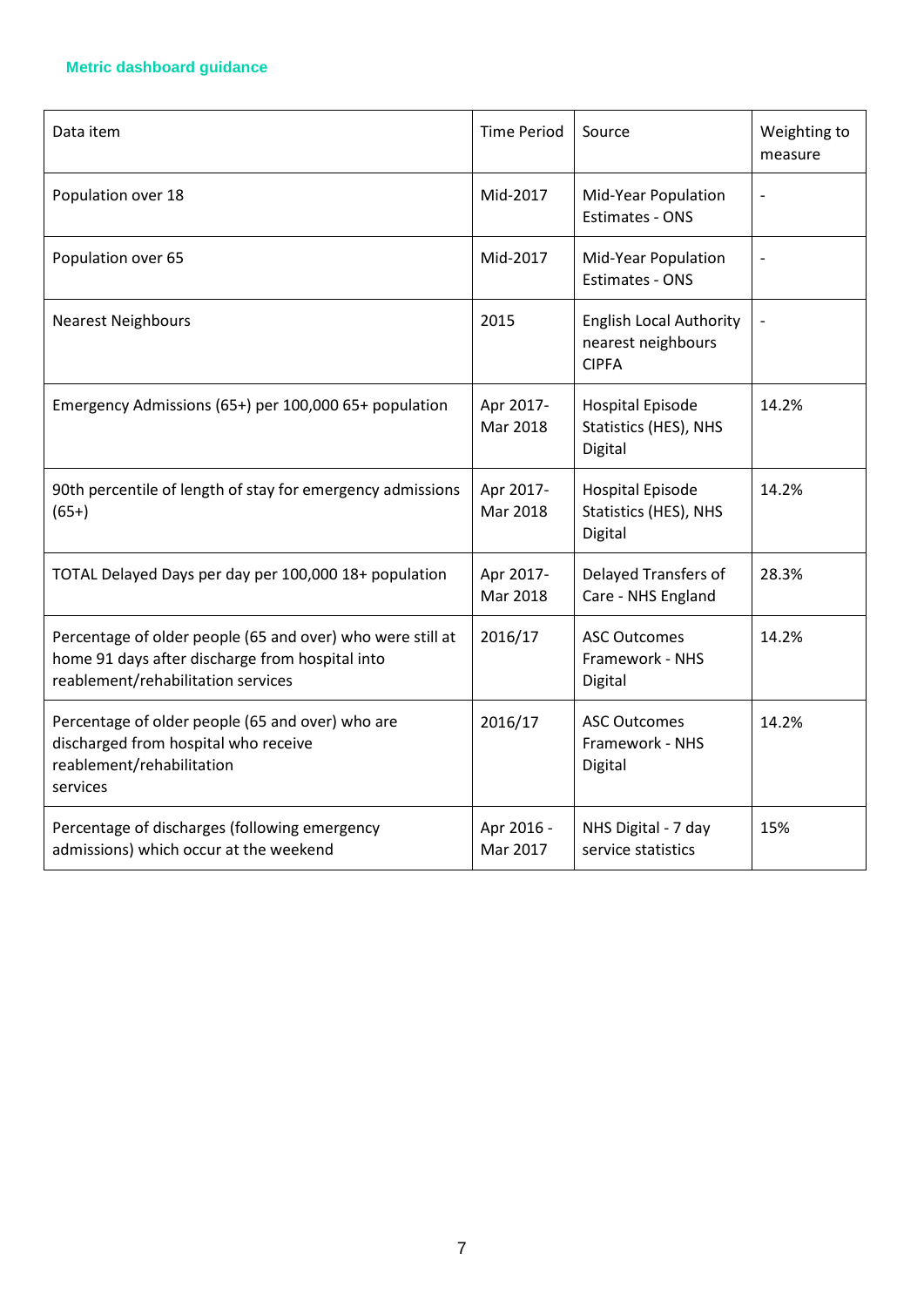# <span id="page-7-0"></span>3. Metrics dashboard methodology

Target audience: statisticians

To produce a national rank - each LA is assessed on individual measures against the national average; these are then combined and weighted according to the 'Metrics dashboard guidance section'.

### **National Ranking**

The dashboard identifies 6 key indicators of performance to assess each local area against the rest of England.

- For each indicator we calculate how far (standard deviations) an area is from the average of all areas.
- Using the weighting listed in the 'Guidance' section, we then combine these individual indicator distances multiplied by the weight (thus placing more emphasis on measures with higher weight).

This takes the form of:

```
Combined Metric = 6*(11*W1 + 12*W2 + 13*W3 + 14*W4 + 15*W5 + 16*W6)
```
Where I is the distance from the mean (average) of all areas;

And W is the weighting assigned to that indicator.

- This creates an overall area score (a combined metric).
- These combined metrics are ranked to create a final national ranking, with 1 being the highest ranked and 150 the lowest.

### **Other Combined Measures**

### **National Average Weighted Rank**

Also shown in the dashboard is a combined indicator based on the same 6 key indicators in the weighted distances method above, but using a weighted average rank method. This alternative national ranking method is shown for comparison, as it places less emphasis on possible outliers within one particular indicator than the weighted distances national ranking.

This method takes a similar form to the weighted distances national ranking, but uses each local area's rank (out of 152), instead of the distance from the national mean.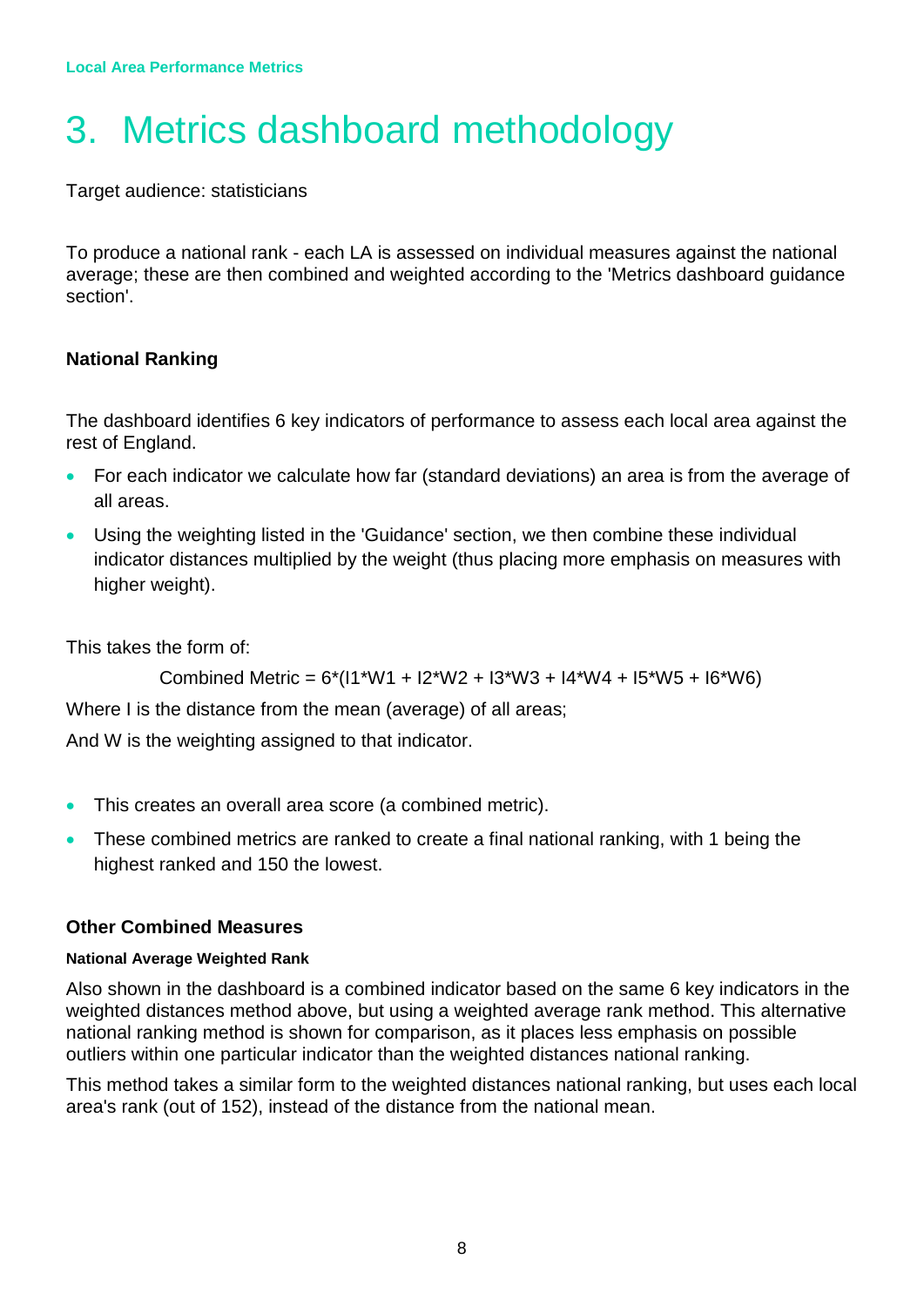This takes the form of:

Combined Metric = (R1\*W1 + R2\*W2 + R3\*W3 + R4\*W4 + R5\*W5 + R6\*W6)

Where R is the ranking for an area on each individual measure;

And W is the weighting assigned to that indicator.

### **Nearest Neighbour Average Weighted Rank**

A combined metric assessing each local area against its 15 similar areas (nearest neighbours) on a ranking basis is also shown.

This also gives insight into where areas differ from similar areas, rather than just from national averages.

This has the same construction as the ""National Average Weighted Rank"" but uses ranks out of 16 (local area and 15 neighbours) and multiplies the final sum by 6.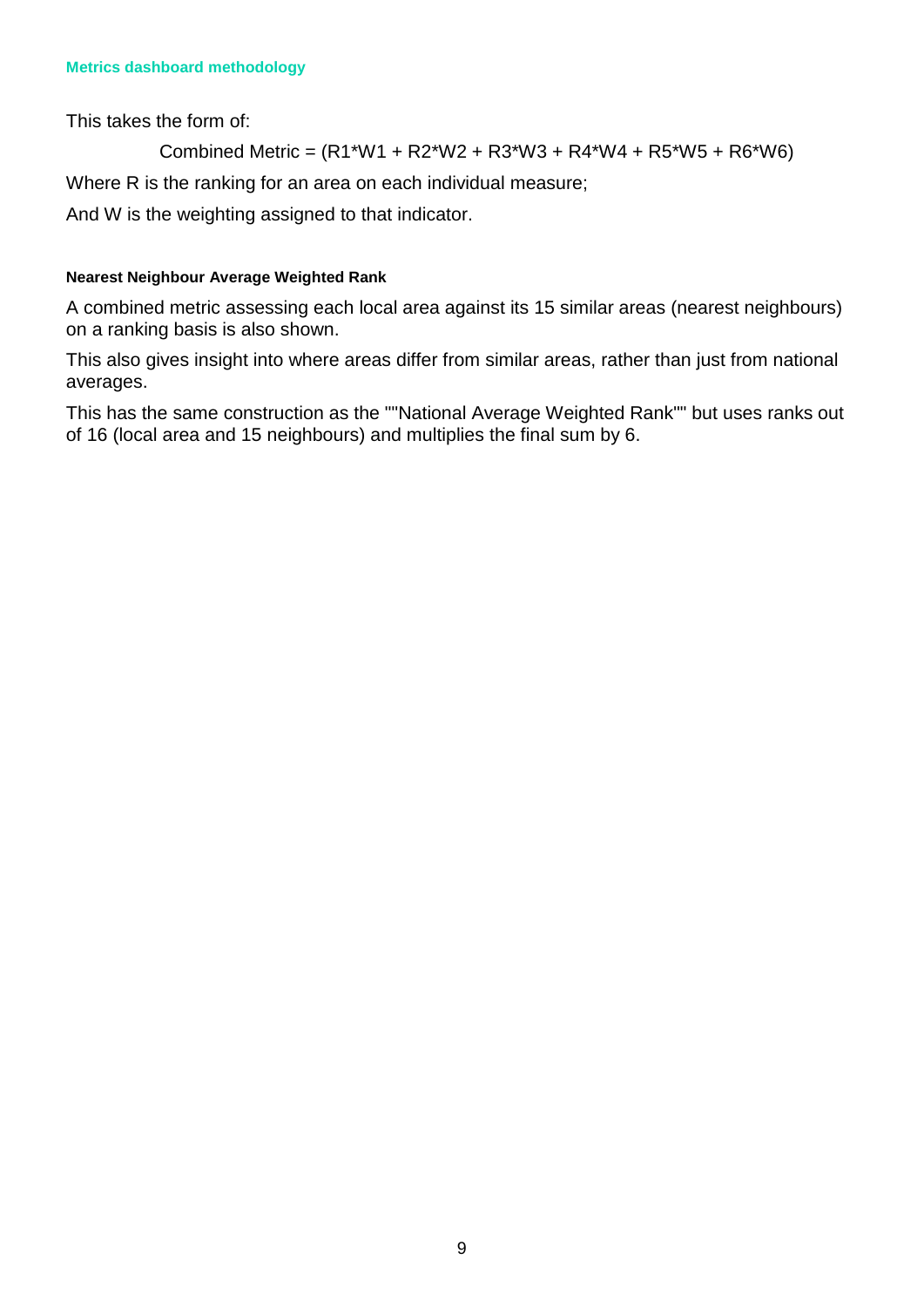#### **Local Area Performance Metrics**

|                | Indicators                                                                        | Rationale                                                                                                                                                                                                                                                                                                                                                                                                                                                                                    | Full definition                                                                                                                                                                 | <b>Technical Definition</b>                                                                                                                                                                                                                                                                                                                                                              | Source                                                                                                                    | Time<br>period            |
|----------------|-----------------------------------------------------------------------------------|----------------------------------------------------------------------------------------------------------------------------------------------------------------------------------------------------------------------------------------------------------------------------------------------------------------------------------------------------------------------------------------------------------------------------------------------------------------------------------------------|---------------------------------------------------------------------------------------------------------------------------------------------------------------------------------|------------------------------------------------------------------------------------------------------------------------------------------------------------------------------------------------------------------------------------------------------------------------------------------------------------------------------------------------------------------------------------------|---------------------------------------------------------------------------------------------------------------------------|---------------------------|
| $\mathbf{1}$   | Emergency<br>Admissions<br>$(65+)$ per<br>100,000 65+<br>population               | Good management of<br>long term conditions<br>requires effective<br>collaboration across<br>the health and care<br>system to support<br>people in managing<br>conditions and to<br>promote swift<br>recovery and<br>reablement after<br>acute illness. There<br>should be shared<br>responsibility across<br>the system so that all<br>parts of the health<br>and care system<br>improve the quality of<br>care and reduce the<br>frequency and<br>necessity for<br>emergency<br>admissions. | (Emergency<br>admissions for<br>those with<br>identified age (65+)<br>resident in a local<br>authority) divided<br>by;<br>(Local authority<br>population<br>65+/100,000)        | Emergency admission:<br>Patient classification =<br><b>Ordinary Admission</b><br>$(CLASSPATH = 1)$<br>Admission method =<br>21, 22, 23, 24, 25, 28,<br>2A, 2B, 2C, 2D.<br><b>Finished Admitted</b><br>Episode = $1$<br>Age at start of episode<br>$= 65 - 110$<br>$LA = Local authority$<br>district of residence<br>(RESLADST)                                                          | Hospital<br>Episode<br>Statistics,<br><b>NHS Digital</b><br><b>ONS 2016</b><br>Mid-Year<br>Population<br><b>Estimates</b> | Apr 2017<br>- Mar<br>2018 |
| $\overline{2}$ | 90th<br>percentile of<br>length of stay<br>for emergency<br>admissions<br>$(65+)$ | Longer lengths of stay<br>can act as a powerful<br>proxy indicator of<br>poor patient flow.<br>Patient flow<br>indicators have been<br>trialled with systems<br>taking part in the<br><b>Emergency Care</b><br>Improvement<br>Programme (ECIP),<br>and have supported<br>reductions in length<br>of stay and<br>improvements in<br>patient flow.                                                                                                                                             | The 90th percentile<br>length of stay<br>following<br>emergency<br>admission.<br>e.g. 10% of patients<br>within a local area<br>have a length of<br>stay longer than X<br>days. | Length of stay $=$<br>Duration of spell<br>(SPELDUR)<br>Emergency admission:<br>Patient classification =<br><b>Ordinary Admission</b><br>$(CLASSPATH = 1)$<br>Admission method =<br>21, 22, 23, 24, 25, 28,<br>2A, 2B, 2C, 2D.<br><b>Finished Discharge</b><br>Episode = $1$<br>Age at start of episode<br>$= 65 - 110$<br>$LA = Local authority$<br>district of residence<br>(RESLADST) | Hospital<br>Episode<br>Statistics,<br><b>NHS Digital</b>                                                                  | Apr 2017<br>- Mar<br>2018 |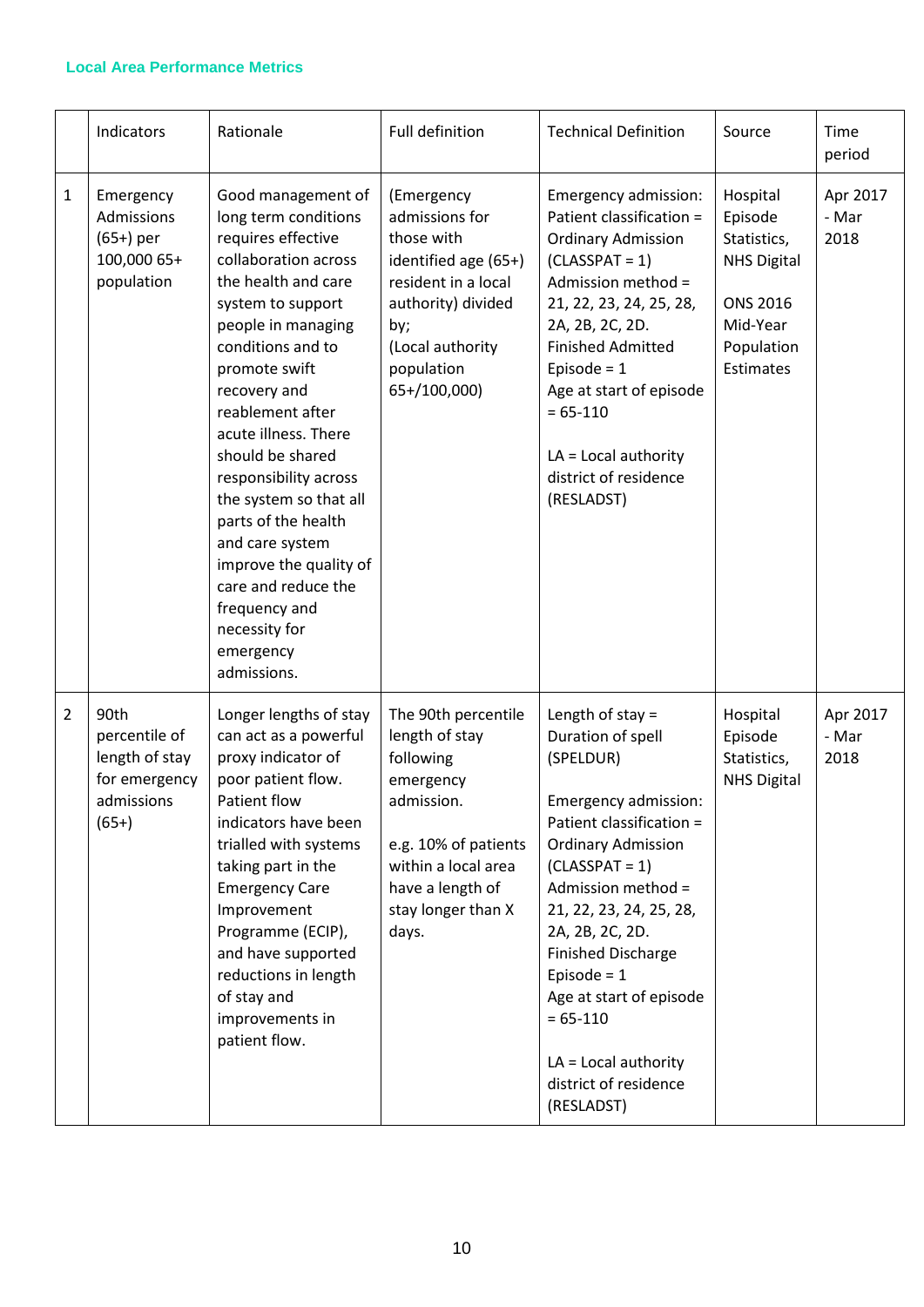#### **Metrics dashboard methodology**

|   | Indicators                                                                                                                                                                      | Rationale                                                                                                                                                                                                                                                                                                                                                                                                                                                                                                                                                                                     | Full definition                                                                                                                                                                                                                                                                                                                                                                                                                                                                                                                                         | <b>Technical Definition</b>                                                                                                                                                                                                       | Source                                                                                                               | Time<br>period            |
|---|---------------------------------------------------------------------------------------------------------------------------------------------------------------------------------|-----------------------------------------------------------------------------------------------------------------------------------------------------------------------------------------------------------------------------------------------------------------------------------------------------------------------------------------------------------------------------------------------------------------------------------------------------------------------------------------------------------------------------------------------------------------------------------------------|---------------------------------------------------------------------------------------------------------------------------------------------------------------------------------------------------------------------------------------------------------------------------------------------------------------------------------------------------------------------------------------------------------------------------------------------------------------------------------------------------------------------------------------------------------|-----------------------------------------------------------------------------------------------------------------------------------------------------------------------------------------------------------------------------------|----------------------------------------------------------------------------------------------------------------------|---------------------------|
| 3 | <b>TOTAL</b><br>Delayed Days<br>per day per<br>100,000 18+<br>population                                                                                                        | This indicates the<br>ability of the system<br>to ensure appropriate<br>transfer from hospital<br>to social care services<br>for the entire adult<br>population. It is an<br>important marker of<br>the effective joint<br>working of local<br>partners, and is a<br>measure of the<br>effectiveness of the<br>interface between<br>health and social care<br>services.                                                                                                                                                                                                                       | Average number of<br>monthly delayed<br>days (ALL) per day<br>Divided by;<br>Local authority<br>population<br>18+/100,000                                                                                                                                                                                                                                                                                                                                                                                                                               | (Average number of<br>delayed days<br>attributable to any<br>organisation for a local<br>area across 3 months/<br>average number of<br>days in these 3<br>months)<br>Divided by<br>(Local authority<br>population<br>18+/100,000) | <b>NHS</b><br>England -<br>Delayed<br>Transfers of<br>Care<br><b>ONS 2016</b><br>Mid-Year<br>Population<br>Estimates | Apr 2017<br>- Mar<br>2018 |
| 4 | Percentage of<br>older people<br>(65 and over)<br>who<br>were still at<br>home 91 days<br>after discharge<br>from hospital<br>into<br>reablement/<br>rehabilitation<br>services | There is strong<br>evidence that<br>reablement services<br>lead to improved<br>outcomes and value<br>for money across the<br>health and social care<br>sectors. Reablement<br>seeks to support<br>people and maximise<br>their level of<br>independence, in<br>order to minimise<br>their need for<br>ongoing support and<br>dependence on public<br>services. This<br>measures the benefit<br>to individuals from<br>reablement,<br>intermediate care and<br>rehabilitation<br>following a hospital<br>episode, by<br>determining whether<br>an individual remains<br>living at home 91 days | The proportion of<br>older people aged<br>65 and over<br>discharged from<br>hospital to their<br>own home or to a<br>residential or<br>nursing care home<br>or extra care<br>housing for<br>rehabilitation, with<br>a clear intention<br>that they will move<br>on/back to their<br>own home<br>(including a place in<br>extra care housing<br>or an adult<br>placement scheme<br>setting), who are at<br>home or in extra<br>care housing or an<br>adult placement<br>scheme setting 91<br>days after the date<br>of their discharge<br>from hospital. | As ASCOF<br>measure 2B Part<br>https://www.gov.u<br>k/government/upl<br>oads/system/uplo<br>ads/attachment_d<br>ata/file/416897/AS<br>COF.pdf                                                                                     | <b>Adult Social</b><br>Care<br>Outcomes<br>Framework                                                                 | 2016/17                   |